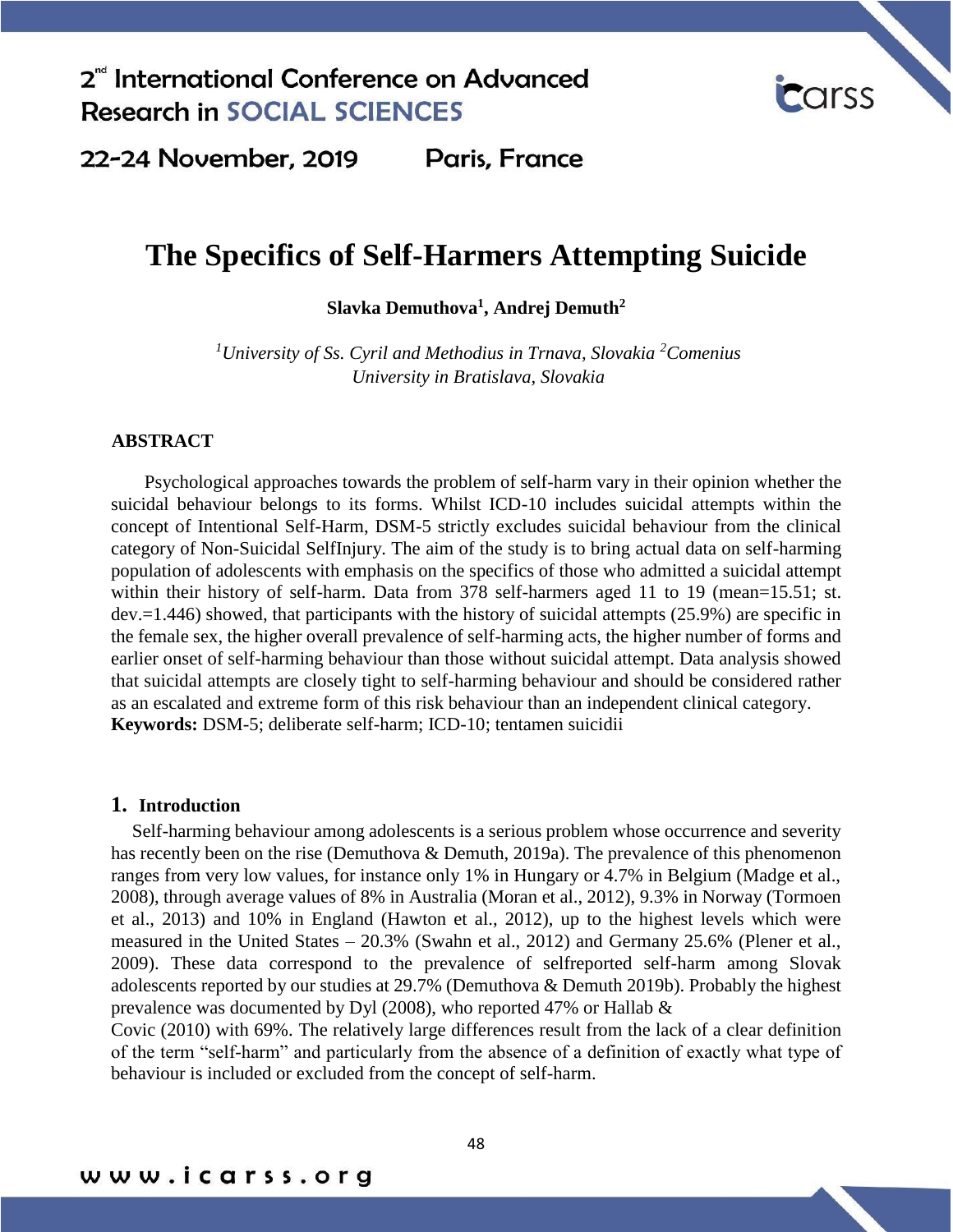

### 22-24 November, 2019 Paris, France

Self-harm is even defined differently in the two fundamental documents used for psychological clinical diagnosis. ICD-10 (International Statistical Classification of Diseases and Related Health Problems, 10th version; generally used in Europe) defines "intentional self-harm" as a wide range of behaviours (see categories  $X60 - X84$ ) and it is a category that falls under the category "External Causes of Morbidity and Mortality" (ICD-10, 2016). On the other hand, DSM-5 (Diagnostic and Statistical Manual of Mental Disorders, 5th revision (dominant in the United States) does not mention self-harm as an individual diagnosis; it is listed as "Non-Suicidal Self-Injury" (NSSI) in its appendix ("Section III – Emerging Measures and Models"), and it understands it as "intentional self-inflicted damage to the surface the body of a sort likely to induce bleeding, bruising, or pain (e.g. cutting, burning, stabbing, hitting, excessive rubbing), with the expectation that the injury will only lead to minor or moderate physical harm (i.e. there is no suicidal intent)" (DSM-5 2013, 803). This indicates that while ICD-10 mentions self-harm as an action (potentially) leading to death, DSM-5 strictly excludes attempted suicide from the palette. It seems apparent that these two systems probably only describe very specific and narrowly defined expressions of what is otherwise a rather wide range of self-harming behaviour (ICD-10 defines its extreme as behaviour leading to death and, on the contrary, DSM-5 only behaviour leading to damage of the surface of the body), and as such they are not compatible; however, they are perfect example of the problem of whether attempted suicide should be included in the notion of self-harm or if they should be explicitly excluded (as proposed by DSM-5).

## **2. Objective**

The question is whether attempted suicide should be established as a separate category or it should be understood as an extreme form of self-harming behaviour. On one hand, many acts of self-harm are not connected with any suicidal intent and their purpose is often to preserve (not destroy) life (National Collaborating Centre for Mental Health, 2004). Also, non-suicidal selfinjury and suicidal behaviour show differences in their neurobiology, motivations, or treatment response. With suicidal behaviour, an alteration in central serotonergic neurotransmission has been well documented, while non-suicidal self-injury has been shown to be associated with lower levels of CSF opioids and a greater number of μ-opioid receptors (Stanley & Siever, 2010). On the other hand, non-suicidal self-injury and suicidal behaviour have similar correlates, they are on the same spectrum of self-destructive behaviour and engaging in non-suicidal selfinjury somehow predisposes the subject to suicidal behaviour (Brent, 2011).

In order to better define the concept of self-harm and what behaviour should be covered by this category, it is necessary to gather a plethora of information regarding the relationship or differences between nonsuicidal self-harm and self-harm with attempted suicide. The main objective of this study is to answer the question of whether self-harmers who attempt suicide (AS) differ from those who do not (NS) with the main emphasis on the forms of self-harming behaviour; the frequency of acts of self-harm; the age of onset of self-harming behaviour, and gender.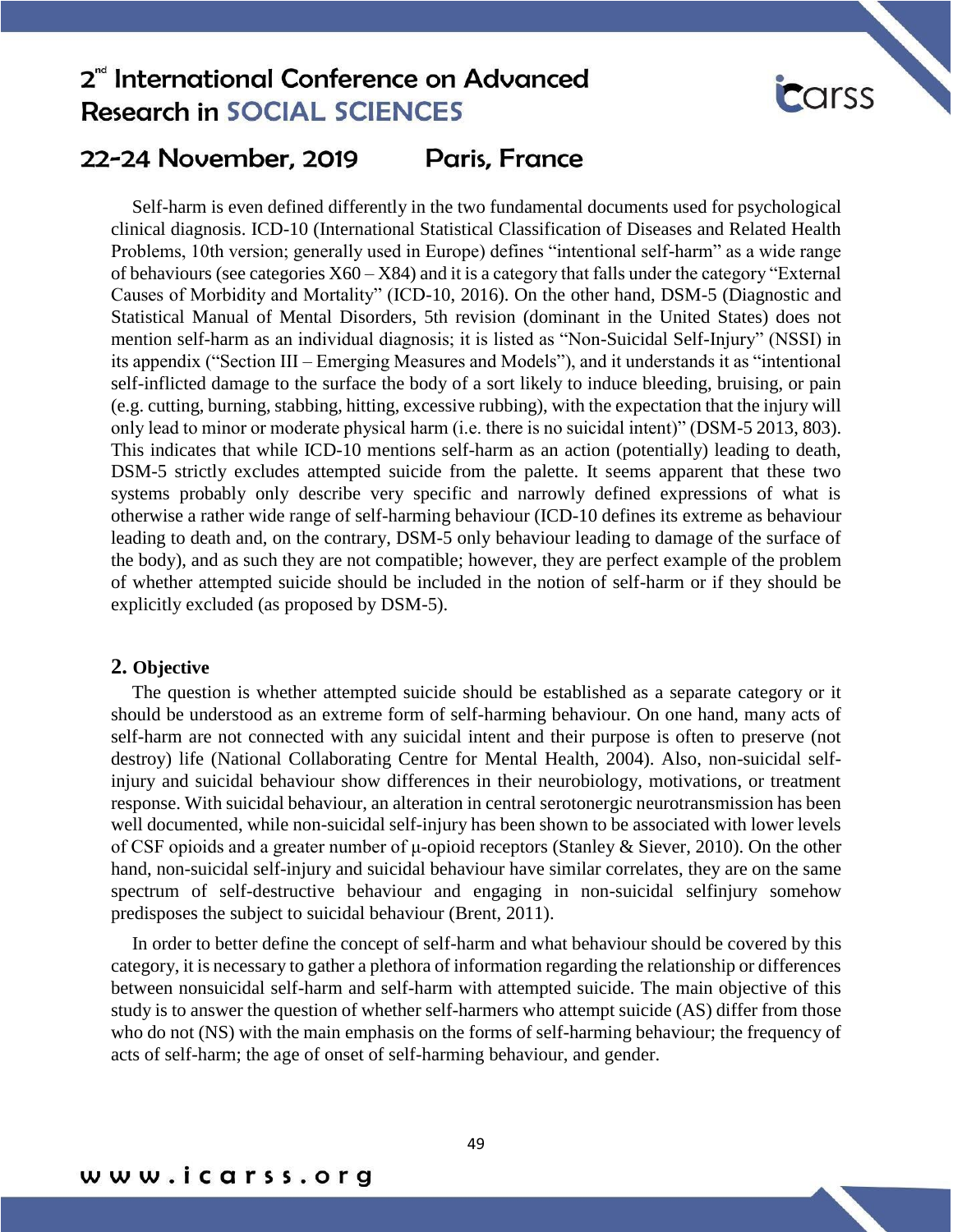

### 22-24 November, 2019 Paris, France

## **3. Method**

## **3.1 Participants and Procedure**

The study sample was comprised of 1,429 Slovak adolescents who were attending primary or secondary education. All the participants were enrolled within the public-school system and were recruited from randomly selected classes from various public schools representing all the different types of schools in Slovakia. The anonymous collection of data included participants (or their guardians) who agreed that the data could be collected after they received information about the research and did not withdraw their agreement after the completion of the battery of tests. The administration of the battery of tests was completed in a standard manner by trained administrators. Of the total number of 1,429 questionnaires, 116 (8.12%) were excluded due to incomplete data. 1,313 participants were included in the research, of whom 29.5% (N=378) were found to be selfharming individuals. The analysis of the motivation for self-harm was conducted using this sample, comprised of individuals aged 11 to 19 (mean age  $= 15.51$ ; st. dev.  $= 1.45$  years), of which 71.2% (N=269) were women.

### **3.2 Measures**

A modified form of the Self-Harm Inventory (SHI – Sansone & Sansone, 2010) was used to measure the occurrence and forms of self-harming behaviour. It contained 22 questions to assess the prevalence of various forms of self-harming behaviour. The items are preceded by the phrase "Have you ever intentionally, deliberately to cause yourself harm…" followed by the different forms of self-harm: "cut yourself, burned yourself, hit yourself, scratched yourself," etc. In an adaptation made for our purposes, four of the original items were deleted from the SHI questionnaire as the survey was conducted using a sample that included children from 11 years old, those were specifically: "engaged in sexually abusive relationships", "lost a job on purpose", "driven recklessly on purpose", and "been promiscuous (i.e., had many sexual partners) ". On the other hand, two additional items were added to the questionnaire, which tend to occur as a form of self-harm in the adolescent population: "not slept enough to hurt yourself" and "over-exercised to hurt yourself ". The modified form of the questionnaire thus included 20 questions (the list of all items is included in Table 3). We also added the possibility to scale the occurrence of each form of self-harming behaviour within the personal history of each self-harmer (never=0; very rarely=1, sometimes=2, often=3) with the possibility to add an additional form of the self-harm if it was not mentioned on the list. The SHI questionnaire was part of a more extensive test battery, which inter alia asked for the subjects' age, sex, and first experience of self-harm. For the purposes of the data collection in the Slovak population, the wording of the corresponding part of the SHI was translated by a specialist – psychologist into Slovak, followed by the back-translation into English by an expert, which was subsequently reviewed by the psychologist. The reliability test of the adapted SHI questionnaire showed satisfying results – Cronbach's alpha=0.875.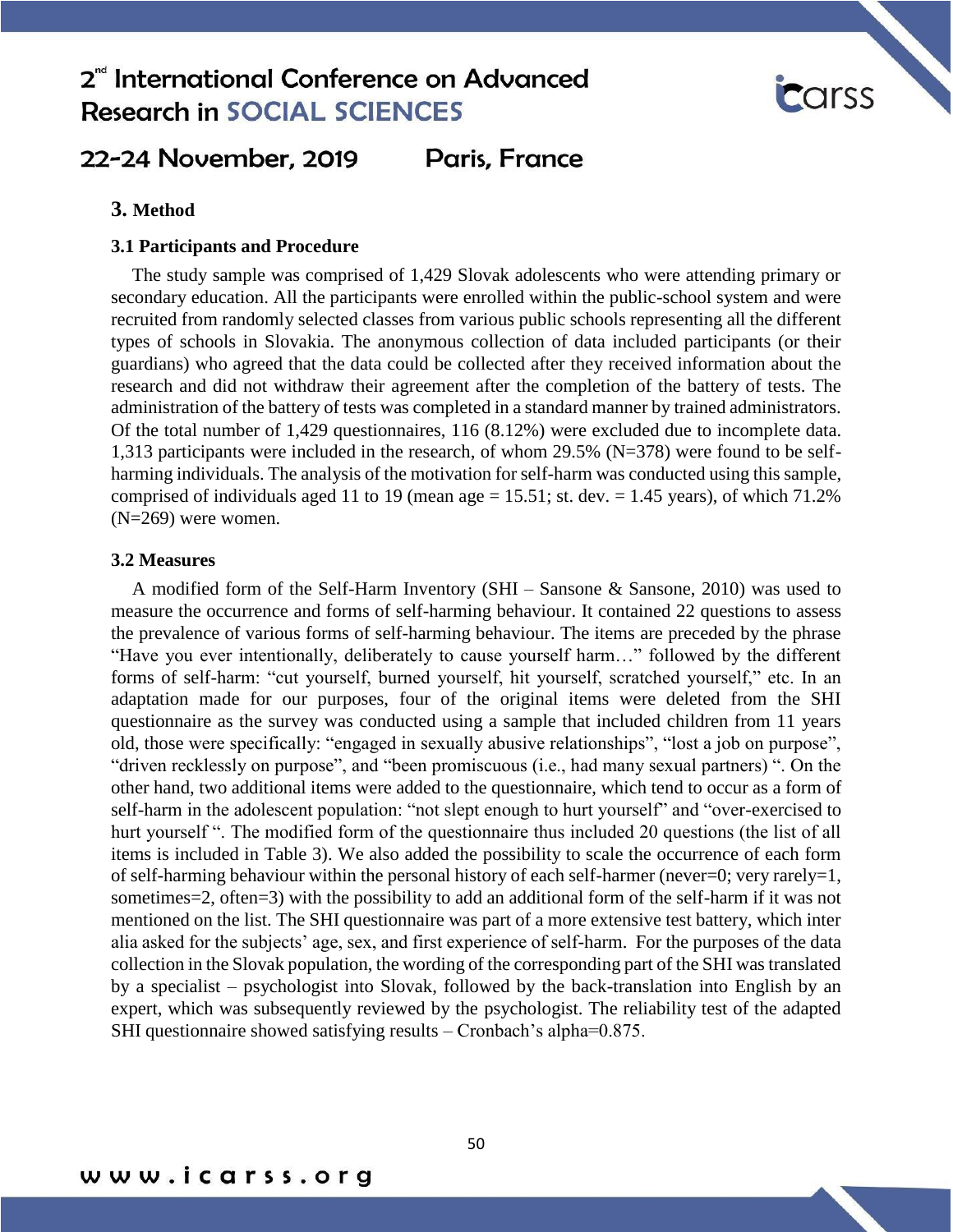

### 22-24 November, 2019 Paris, France

## **4. Results**

Of the total number of 378 who reported self-harming behaviour, 98 (25.9%) adolescents reported at least one attempted suicide in their history of self-harm. The descriptive data on the age, gender and onset of self-harming behaviour in the AS and NS groups are presented in Table 1.

|                            | AS $(N=98)$ | <b>NS</b> |
|----------------------------|-------------|-----------|
|                            |             | $(N=280)$ |
| No. of women               | 80 (81.6%)  | 189       |
|                            |             | (67.5%)   |
| No. of men                 | 18 (18.4%)  | 91        |
|                            |             | (32.5%)   |
| Mean age at time of        | 15.44       | 15.54     |
| research                   |             |           |
| Mean age at onset of self- | 12.42       | 12.84     |
| harm                       |             |           |

*Table 1: Descriptive data on the age and gender representation in the AS and NS groups.*

Table 1 clearly shows that the number of women predominates in the AS group. The differences between the current age (at the time of testing) and the age of onset of self-harming behaviour are not large, but the significance of such differences must be further verified. As the Shapiro-Wilk W test did not exhibit a normal distribution for the observed variables, non-parametric tests were used for the calculations. The Spearman correlation coefficient value  $= 0.137$  with an approximate value for aprox.sig. = 0.008 shows that the mutual relationship between gender and the occurrence of attempted suicide in the history of self-harm is statistically significant. The number of female subjects in the group of AS adolescents is significantly higher than the number of male subjects.

*Table 2: Age differences between the AS and NS groups.* 

|                                  |           | N   | Mean   | Mann-Whitney | Asymp.   |  |
|----------------------------------|-----------|-----|--------|--------------|----------|--|
|                                  |           |     | Rank   | U            | Sig.     |  |
| Age                              | <b>NS</b> | 280 | 192.23 | 12,955.00    | 0.400    |  |
| (at the time of                  | <b>AS</b> | 98  | 181.69 |              |          |  |
| testing)                         | Total     | 378 |        |              |          |  |
| Age at the onset<br>of self-harm | <b>NS</b> | 201 | 153.83 |              | $0.016*$ |  |
|                                  | AS        | 90  | 128.52 | 7,472.00     |          |  |
|                                  | Total     | 291 |        |              |          |  |
|                                  |           |     |        |              |          |  |

*\*p<0.05*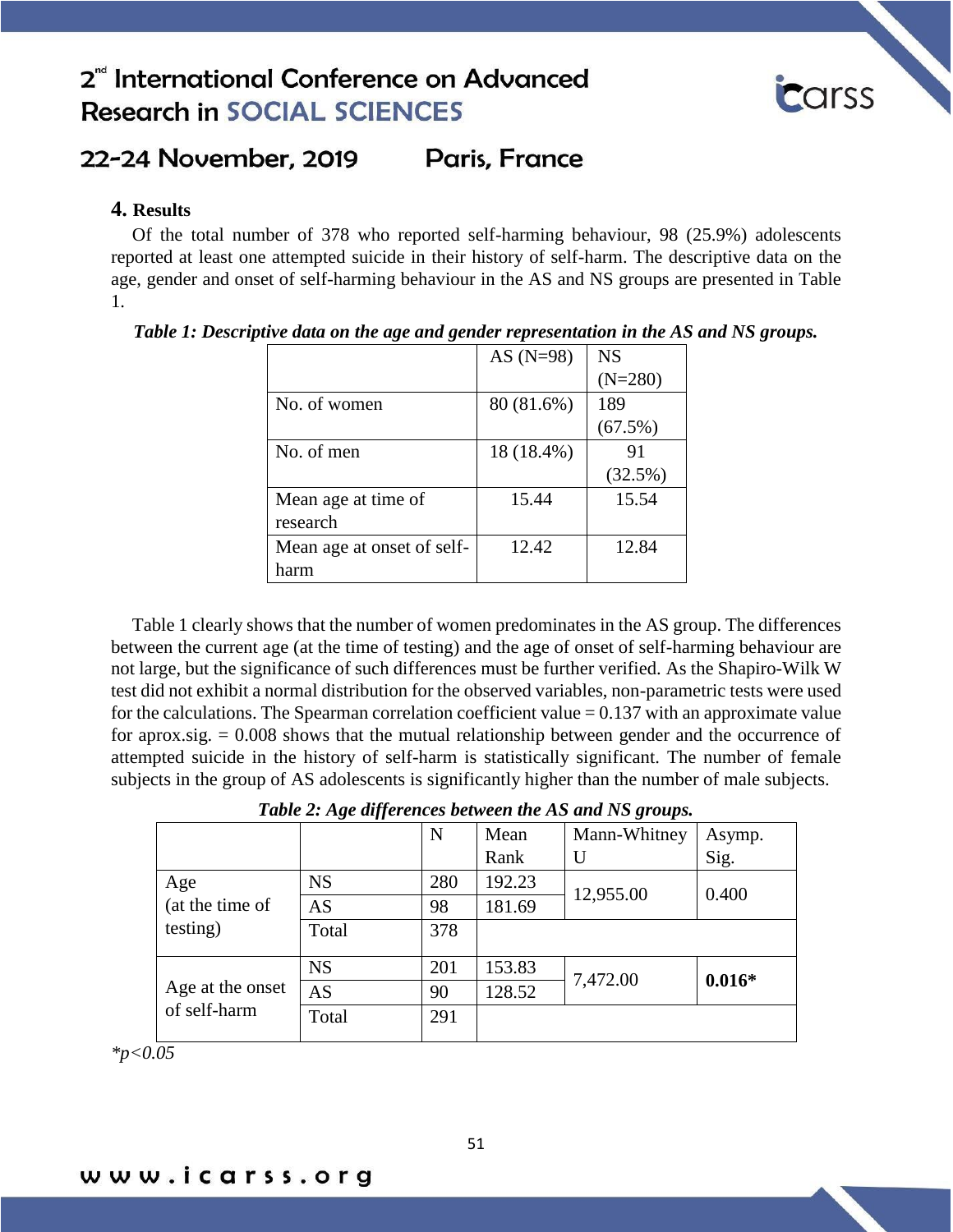

# 22-24 November, 2019 Paris, France

*Table 3: Differences in the intensity of the occurrence of the individual forms of self-harm between the AS and NS groups* 

| Forms of Self-Harm ((Have you ever            |           | Mean   | Mann-       | Asymp.    |
|-----------------------------------------------|-----------|--------|-------------|-----------|
| intentionally, deliberately to cause yourself | Group     | Rank   | Whitney     | Sig.      |
| harm                                          |           |        | $\mathbf U$ |           |
| abused alcohol to hurt yourself               | <b>NS</b> | 173.43 | 9,220.00    | $0.000**$ |
|                                               | <b>AS</b> | 235.41 |             |           |
| not slept enough to hurt yourself             | <b>NS</b> | 174.35 | 9,477.00    | $0.000**$ |
|                                               | AS        | 232.80 |             |           |
| Tortured yourself with self-defeating         | <b>NS</b> | 170.19 | 8,314.00    | $0.000**$ |
| thoughts                                      | AS        | 244.66 |             |           |
| hit yourself                                  | <b>NS</b> | 173.98 | 9,373.00    | $0.000**$ |
|                                               | <b>AS</b> | 233.86 |             |           |
| scratched yourself on purpose                 | <b>NS</b> | 173.80 | 9,325.00    | $0.000**$ |
|                                               | AS        | 234.35 |             |           |
|                                               | <b>NS</b> | 160.93 |             | $0.000**$ |
| cut yourself on purpose                       | AS        | 271.12 | 5,722.00    |           |
|                                               | <b>NS</b> | 164.31 | 6,667.00    |           |
| exercised an injury on purpose                | AS        | 261.47 |             | $0.000**$ |
| banged your head on purpose                   | <b>NS</b> | 183.52 | 12,050.00   |           |
|                                               | AS        | 206.57 |             | $0.043*$  |
|                                               | <b>NS</b> | 178.89 |             | $0.000**$ |
| over-exercised to hurt yourself               | AS        | 219.82 | 10,750.00   |           |
|                                               | <b>NS</b> | 173.67 |             |           |
| prevented wounds from healing                 | AS        | 234.73 | 9,287.00    | $0.000**$ |
|                                               | <b>NS</b> | 169.80 |             |           |
| starved yourself to hurt yourself             | AS        | 245.78 | 8,205.00    | $0.000**$ |
|                                               | <b>NS</b> | 171.52 | 8,686.00    |           |
| made medical situations worse on purpose      | <b>AS</b> | 240.87 |             | $0.000**$ |
|                                               | <b>NS</b> | 175.01 |             |           |
| burned yourself on purpose                    | AS        | 230.89 | 9.664.00    | $0.000**$ |
| engaged in emotionally abusive                | <b>NS</b> | 173.55 |             | $0.000**$ |
| relationships                                 | AS        | 235.06 | 9,255.00    |           |
| distanced yourself from God as a              | <b>NS</b> | 179.87 |             | $0.000**$ |
| punishment                                    | AS        | 217.03 | 11,020.00   |           |
|                                               | <b>NS</b> | 179.11 |             |           |
| abused prescription medication                | AS        | 219.17 | 10,810.00   | $0.000**$ |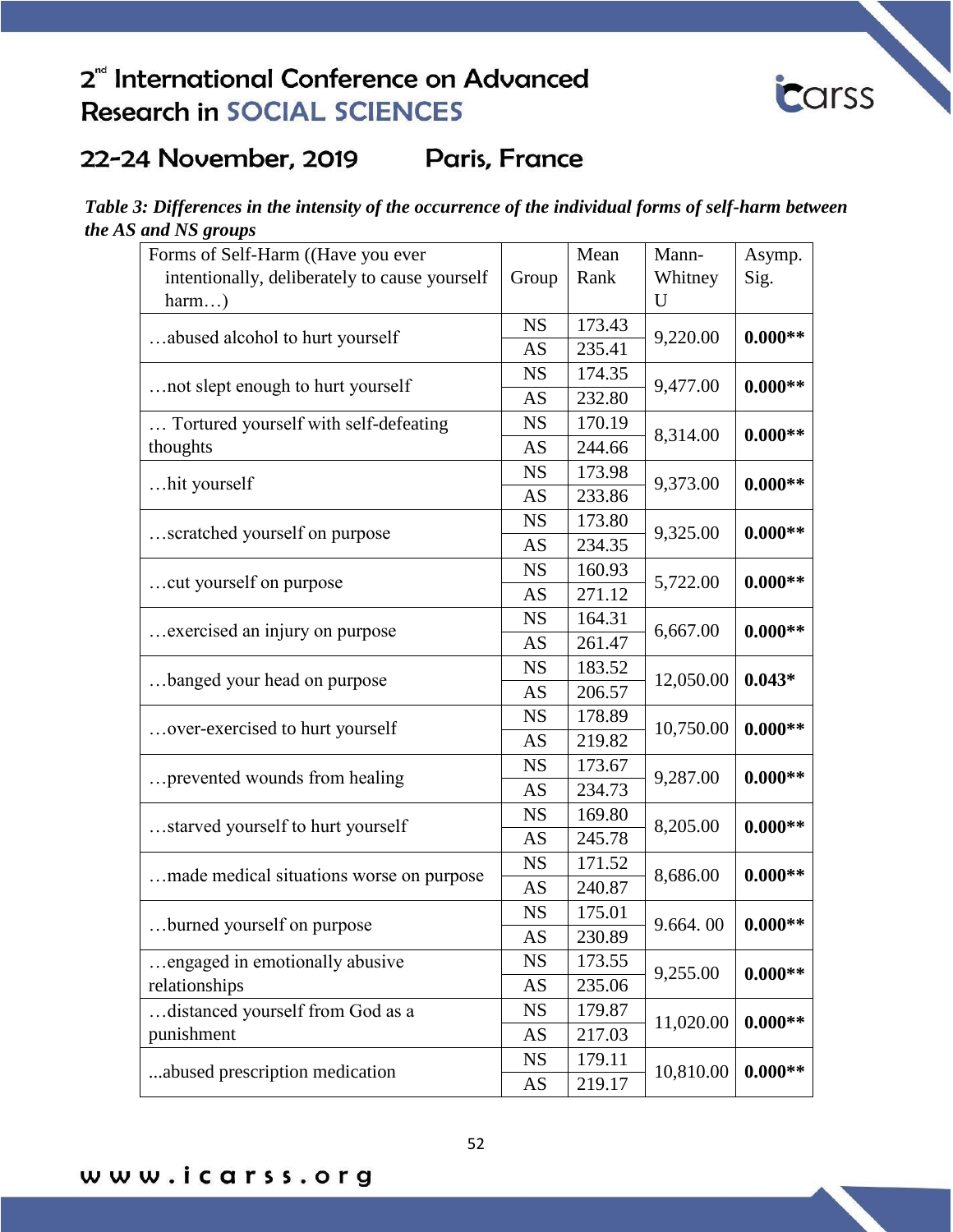

### 22-24 November, 2019 Paris, France

| overdosed                               | <b>NS</b> | 178.74 | $10,706.00 \mid 0.000**$ |           |
|-----------------------------------------|-----------|--------|--------------------------|-----------|
|                                         | AS        | 220.26 |                          |           |
| set yourself up in a relationship to be | <b>NS</b> | 186.70 | 12,940.00                | 0.094     |
| rejected                                | AS        | 197.50 |                          |           |
| abused laxatives to hurt yourself       | <b>NS</b> | 181.91 | 11,600.00                | $0.000**$ |
|                                         | <b>AS</b> | 211.17 |                          |           |
|                                         |           |        |                          |           |

*\*p<0.05; \*\* p<0.005* 

Table 2 presents the age differences between the AS and NS groups in their history of self-harm, and it is apparent that the adolescents in these two groups do not differ in age but in the age at the onset of selfharming behaviour. The AS group began to self-harm statistically significantly earlier in the process of development than those in the NS group.

The descriptive analysis of the occurrences of all the observed forms of self-harm contained in the adapted SHI questionnaire showed that there are no forms exclusive to the AS group. Thus, it appears that the structure of the forms of self-harming behaviour is very similar in both groups. However, the MannWhitney U test showed (see Table 3) that the occurrence of other forms of selfharm is statistically more probable in the AS group. The AS group scored significantly higher in all forms except one ("set yourself up in a relationship to be rejected") and thus perform self-harm in all its forms more frequently than the NS group.

## **5. Discussion**

The character of the study sample shows that the occurrence of the observed phenomena is very similar to those of samples from other studies focusing on the issue of self-harm. The prevalence of this risky behaviour in our sample of participants was 29.5%, which corresponds with findings from the United States  $-20.3\%$  (Swahn et al., 2012) or Germany  $-25.6\%$  (Plener et al., 2009). At the same time, it represents a sort of average of those studies whose results have produced extreme values (e.g. 1% reported by Madge et al., 2008 and 69% by Hallab & Covic, 2010). Similarly, the gender representation in the observed groups (67.5% of women in the NS group and 81.6% in the AS group) resembles the data of other studies. For example, Tormoen et al. (2013) report the dominance of females in the NS group at a level of 77.2% and in the AS group at 71.7%. Similarly, Nock et al. (2006) discovered that 70% of the adolescents who had engaged in NSSI reported an attempted suicide during their lifetime. It may be thus assumed that the findings presented here are based on data from a typical sample in the study of this issue, which increases their trustworthiness.

The primary aim of this study was to provide information on the forms of self-harming behaviour, the frequency, age of onset and gender displayed within the group of self-harmers who have attempted suicide (AS) and the group of self-harmers who have not (NS) in order to answer the question of whether these groups differ in terms of the observed criteria and in doing so contribute to the clarification of the question of whether it is appropriate to exclude the individuals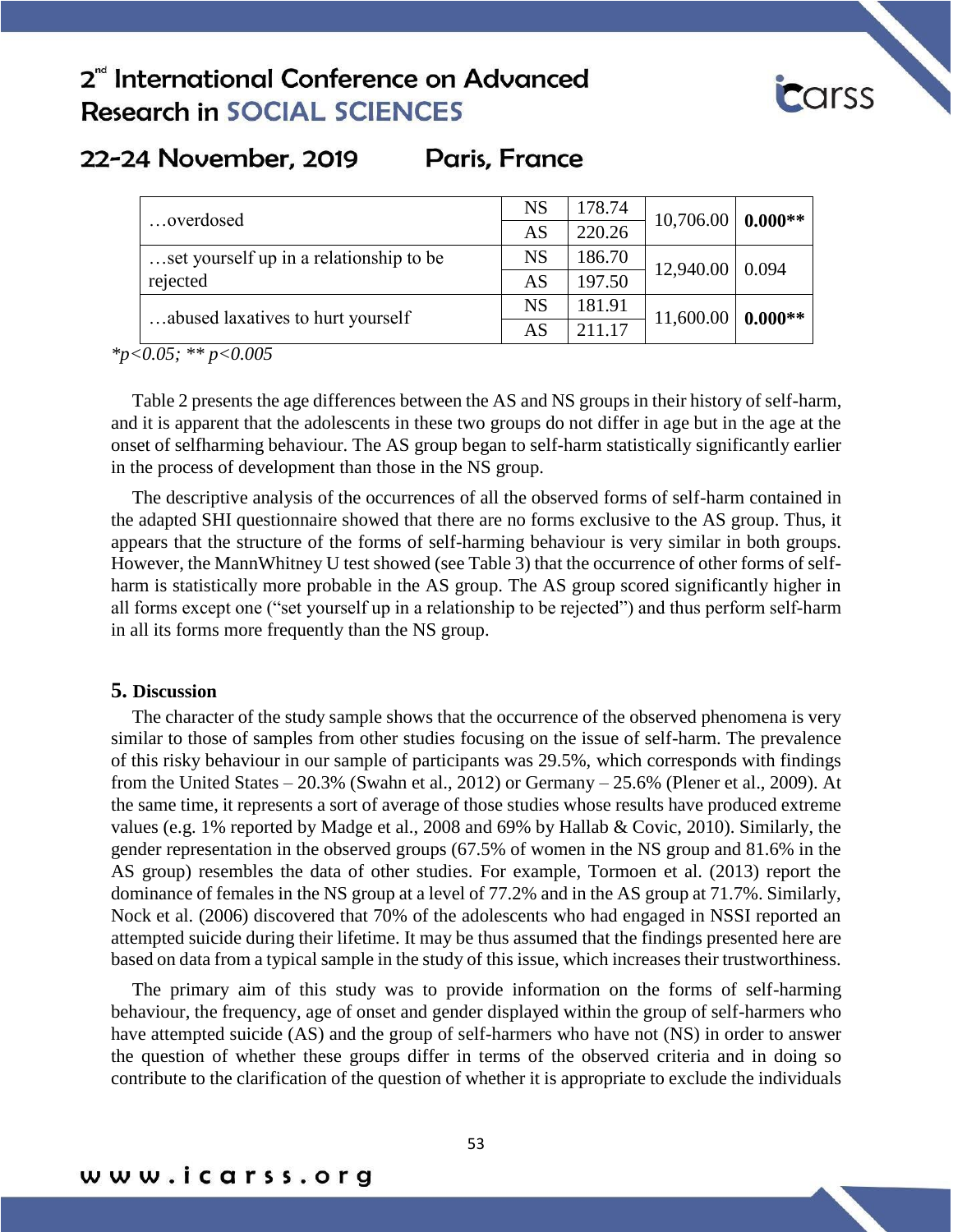

in the AS group from the self-harming population, or attempted suicide is an extreme expression of self-harm, thus belonging to the wider range of suicidal behaviour.

**Carss** 

The age analysis of the individuals in the AS and NS groups revealed no significant differences in age. Thus the age composition of the AS and NS groups is very similar. However, the pivotal variable is the age at the onset of self-harm. It is significantly lower among the AS group than the NS group. This finding corresponds with the concept that self-harming behaviour develops over time, which assumes that selfharming behaviour tends to become chronic and continuously evolves into other forms of self-injurious behaviour, including attempted suicide (Hawton et al., 2012). If the individual started to inflict self-harm earlier in their development, it is highly likely that they have performed it for a longer period of time before the conduct of the research than those individuals whose onset of self-harm started later in their development. One of the possible explanations for why the earlier occurrence of the onset of self-harm increases the risk of attempted suicide as part of the self-harming behaviour might be that the longer an individual inflicts selfharm, the higher the probability that other forms of self-harm will appear and this increasing frequency and variability of self-harm results in an increased probability that the individual's repertoire will include attempted suicide. This explanation might be supported by the analysis of whether the duration of self-harming behaviour is linked with the occurrence of attempted suicide.

As to the forms of self-harm, no difference was found between the AS and NS groups. All observed forms of self-harm occurred in both groups. However, there was a difference in how often the observed forms occurred among the participants. The AS group scored higher in all of the 20 observed forms of selfharm than the NS group and in 19 of the cases the differences were statistically significant. The exception was a single form: "…set yourself up in a relationship to be rejected" (the difference was not statistically significant), yet the AS group still scored higher. Once again, the findings lead us to the idea that suicidal behaviour is linked to higher intensities of self-harming behaviour and it does not appear to be an independent concept that differs from selfharm without attempted suicide. This idea corresponds with the view of Grandclerc et al. (2016), who claim that NSSI and attempted suicide appear to be behaviours on a single continuum of selfinjury.

It seems that our results suggest suicidal behaviour accompanied by other forms of self-harm should be considered as an extreme form of self-harm. Yet, it remains unclear why certain selfharming adolescents start to use extreme forms (e.g. attempted suicide) while others do not. Our findings have provided some suggestions – the occurrence of attempted suicide increases as the number of forms of self-harm and their intensity increases, but further studies focusing on differences between the AS and NS group, for instance in their motivation for self-harm, their personalities and history of depression, etc. could also prove useful. It might be equally beneficial to observe suicidal ideation, for example whether suicidal tendencies occur together with self-harm in the majority of self-harming individuals and that the only difference between AS and NS is that the AS group makes an attempt, or whether the NS group does not contemplate suicide. These research proposals could be extremely useful when trying to comprehend the character of suicide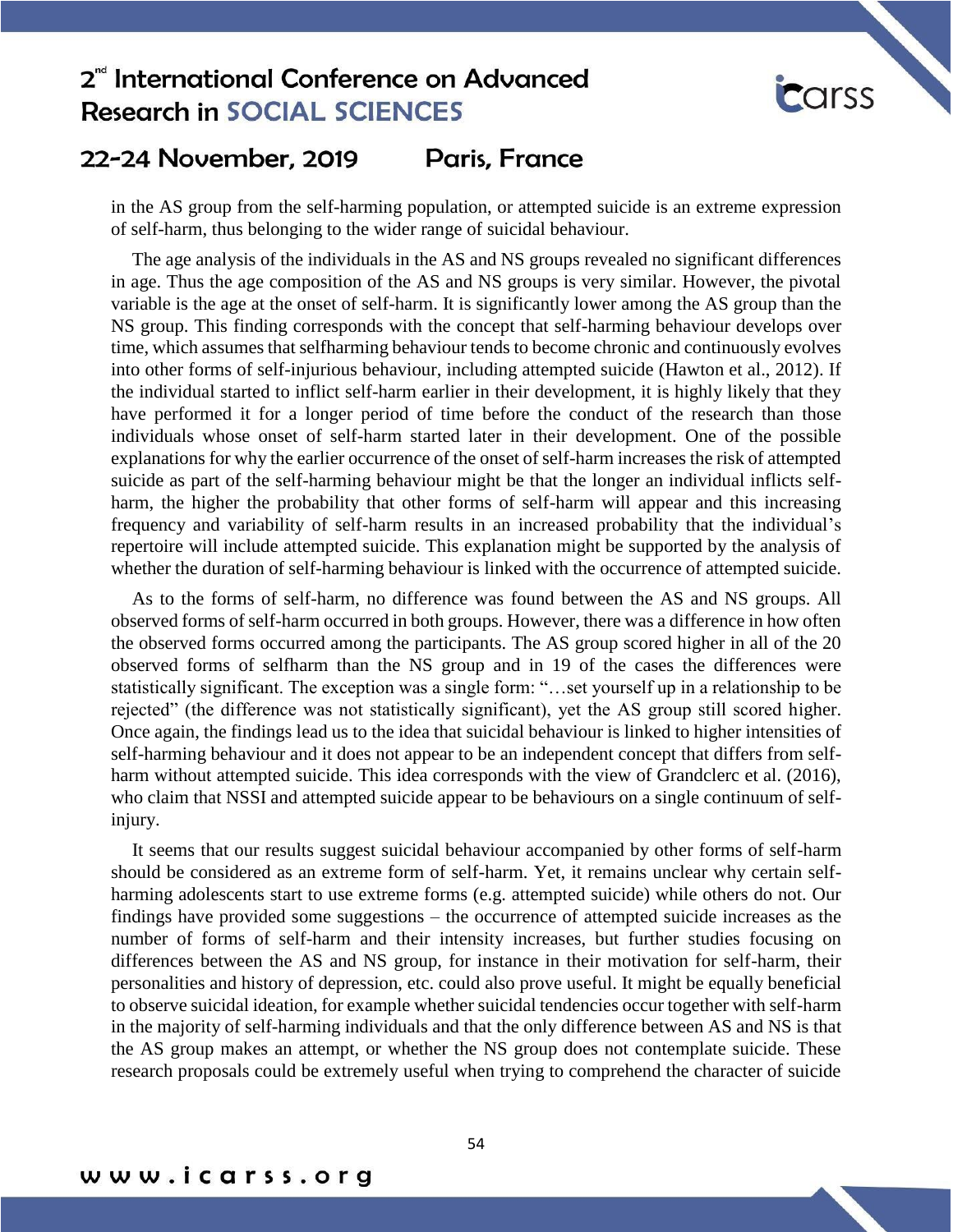

## 22-24 November, 2019 Paris, France

attempts as a form of self-harm, which might consequently help to prevent this highly risky phenomenon.

## **Acknowledgment**

This work was supported by the Slovak Research and Development Agency under contract No. APVV-17-0123.

## **References**

- [1] Brent, D. (2011). Nonsuicidal self-injury as a predictor of suicidal behavior in depressed adolescents. The American Journal of Psychiatry, 168 (5), pp. 452-454. doi:10.1176/appi.ajp.2011.11020215.
- [2] Demuthova, S. and Demuth, A. (2019<sup>a</sup>). The Prevalence and most frequent forms of selfharm in adolescents. In: *International Conference on Research in Psychology.* London, Diamond Scientific Publication, pp. 39-51.
- [3] Demuthova, S. and Demuth, A.  $(2019<sup>b</sup>)$ . The specificities of the motivation for self-harm in adolescents. (unpublished manuscript).
- [4] DSM-5 (2013). *Diagnostic and Statistical Manual of Mental Disorders*. 5<sup>th</sup> ed. Washington, DC: American Psychiatric Publishing.
- [5] Dyl, J. (2008). Understanding cutting in adolescents: Prevalence, prevention, and intervention. *The Brown University Child and Adolescent Behavior Letter*, 24 (3), pp. 4-6.
- [6] Grandclerc, S. et al. (2016). Relations between nonsuicidal self-injury and suicidal behavior in adolescence: A systematic review. PloS ONE, 11 (4), e0153760, doi: 10.1371/journal.pone.0153760.
- [7] Hallab, L. and Covic, T. (2010). Deliberate self-harm: the interplay between attachment and stress. *Behaviour Change*, 27 (2), pp. 93-103.
- [8] Hawton, J. C. et al. (2012). Self-harm and suicide in adolescents. *Lancet*, 379, pp. 23722382.
- [9] ICD-10 (2016). *International Statistical Classification of Diseases and Related Health Problems.* [Online]. World Health Organization. Available <https://www.who.int/classifications/icd/icdonlineversions/en/> [2019-07-15].
- [10] Madge, N. et al. (2008). Deliberate self-harm within an international community sample of young people: comparative findings from the Child & Adolescent Self-harm in Europe (CASE) Study. *The Journal of Child Psychology and Psychiatry*, 49, pp. 667-677.
- [11] Moran, P. et al. (2012). The natural history of self-harm from adolescence to young adulthood: a population-based cohort study. *Lancet*, 379 (9812), pp. 236-243.
- [12] National Collaborating Centre for Mental Health (2004). Self-Harm: The Short-Term Physical and Psychological Management and Secondary Prevention of Self-Harm in Primary and Secondary Care. In *NICE Clinical Guidelines, No. 16*, National Collaborating Centre for Mental Health (UK). Leicester (UK): British Psychological Society.
- [13] Nock, M. K. et al. (2006). Non-suicidal self-injury among adolescents: diagnostic correlates and relation to suicide attempts. Psychiatry Research, 144 (1), pp. 65-72.

www.icarss.org